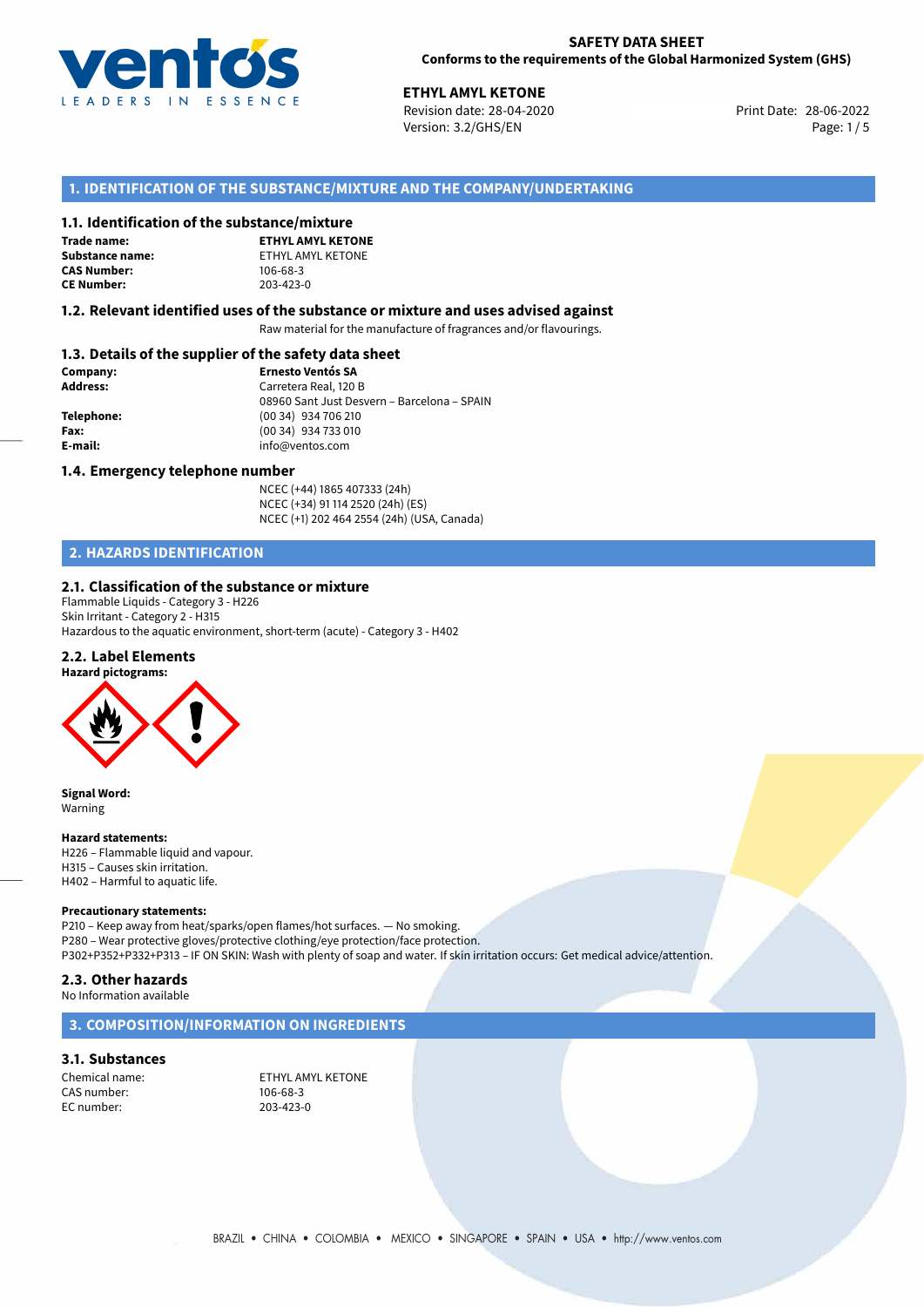

# **SAFETY DATA SHEET Conforms to the requirements of the Global Harmonized System (GHS)**

28-06-2022 **ETHYL AMYL KETONE** Revision date: 28-04-2020 Print Date: Version: 3.2/GHS/EN Page: 2 / 5

### **Hazardous constituents:**

| <b>Chemical Name</b> | % (w/w)   | CAS No<br><b>EC No</b> | <b>Classification according to GHS</b>                                                                                                                                                                  |
|----------------------|-----------|------------------------|---------------------------------------------------------------------------------------------------------------------------------------------------------------------------------------------------------|
| ETHYL AMYL KETONE    | $\geq$ 50 | 106-68-3<br>203-423-0  | Flammable Liquids - Category 3 - H226<br>Acute Toxicity - Category 5 (oral) - H303<br>Skin Irritant - Category 2 - H315<br>Hazardous to the aquatic environment, short-term (acute) - Category 3 - H402 |

[See the full text of the hazard statements in section 16.](#page-4-0)

# **3.2. Mixtures**

Not applicable.

# **4. FIRST-AID MEASURES**

# **4.1. Description of necessary first aid measures**

| Ingestion:    | Rinse mouth with water.<br>Obtain medical advice.<br>Keep at rest. Do not induce vomiting.                                                           |
|---------------|------------------------------------------------------------------------------------------------------------------------------------------------------|
| Eye contact:  | In case of contact with eyes, rinse immediately with plenty of water for at least 15 minutes and seek medical advice.                                |
| Inhalation:   | Remove person to fresh air and keep at rest.<br>Seek immediate medical advice.                                                                       |
| Skin contact: | Take off immediately all contaminated clothing.<br>Thoroughly wash affected skin with soap and water.<br>Seek medical attention if symptoms persist. |

# **4.2. Most important symptoms and effects, both acute and delayed**

No information available.

# **4.3. Indication of any immediate medical attention and special treatment needed**

No information available.

# **5. FIRE-FIGHTING MEASURES**

# **5.1. Extinguishing Media**

Water spray, carbon dioxide, dry chemical powder or appropriate foam. For safety reasons do not use full water jet.

### **5.2. Special hazards arising from the substance or mixture**

Known or Anticipated Hazardous Products of Combustion: Emits toxic fumes under fire conditions.

# **5.3. Advice for firefighters**

High temperatures can lead to high pressures inside closed containers. Avoid inhalation of vapors that are created. Use appropriate respiratory protection. Do not allow spillage of fire to be poured into drains or watercourses. Wear self-contained breathing apparatus and protective clothing.

# **6. ACCIDENTAL RELEASE MEASURES**

# **6.1. Personal precautions, protective equipment and emergency procedures**

Evacuate surronding areas. Ensure adequate ventilation. Keep unnecessary and unprotected personnel from entering. Do not breathe vapor/spray. Avoid contact with skin and eyes. Information regarding personal protective measures: see section 8.

# **6.2. Environmental precautions**

To avoid possible contamination of the environment, do not discharge into any drains, surface waters or groundwaters.

### **6.3. Methods and materials for containment and cleaning up**

Cover with an inert, inorganic, non-combustible absorbent material (e.g. dry-lime, sand, soda ash). Place in covered containers using non-sparking tools and transport outdoors. Avoid open flames or sources of ignition (e.g. pilot lights on gas hot water heater). Ventilate area and wash spill site after material pickup is complete.

### **6.4. Reference to other sections**

Information regarding exposure controls, personal protection and disposal considerations can be found in sections 8 and 13.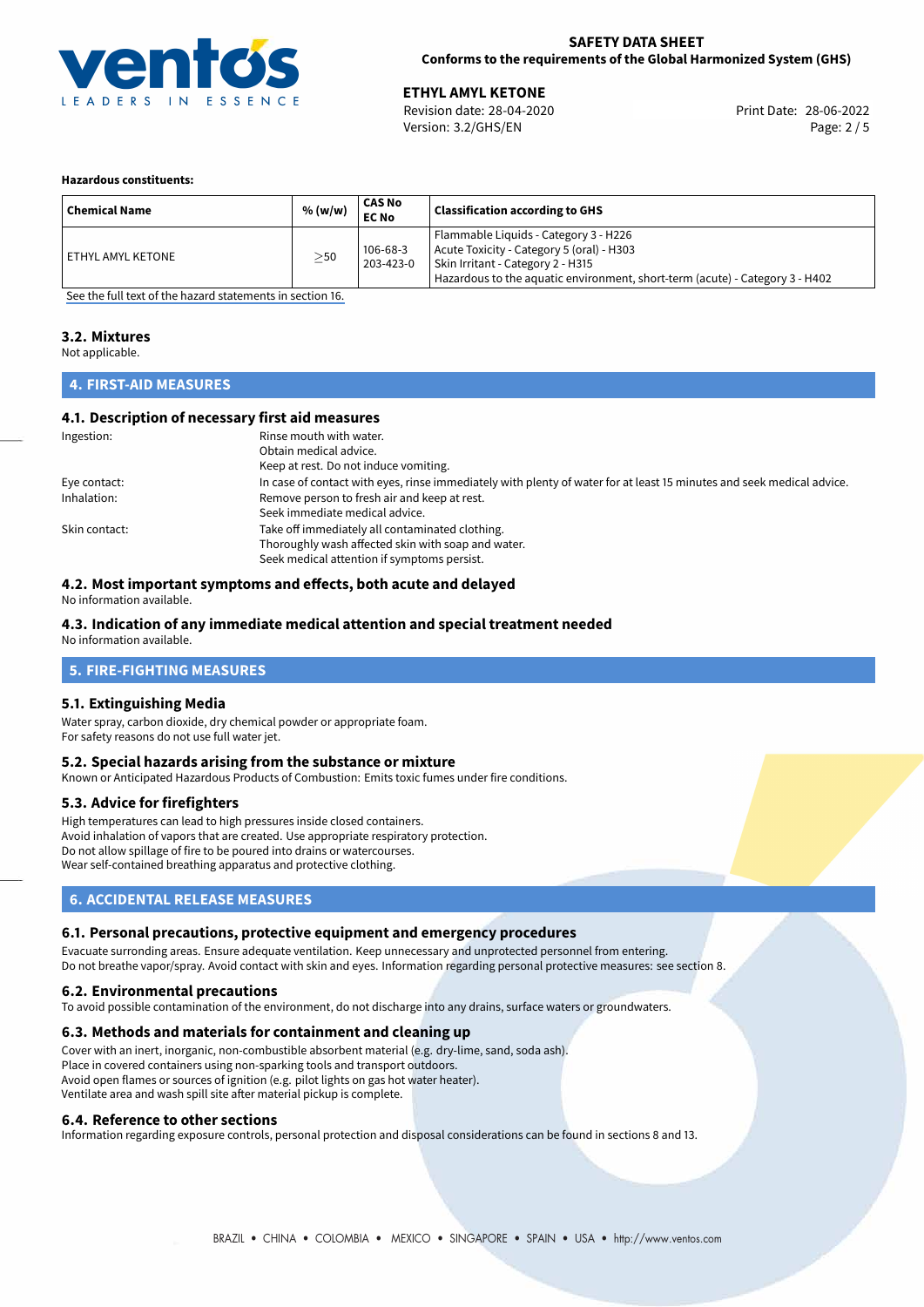

## **SAFETY DATA SHEET Conforms to the requirements of the Global Harmonized System (GHS)**

28-06-2022 **ETHYL AMYL KETONE** Revision date: 28-04-2020 Print Date: Version: 3.2/GHS/EN Page: 3 / 5

# **7. HANDLING AND STORAGE**

# **7.1. Precautions for safe handling**

Do not store or handle this material near food or drinking water. Do not smoke. Avoid contact with the eyes, skin and clothing. Wear protective clothing and use glasses. Observe the rules of safety and hygiene at work. Keep in the original container or an alternative made from a compatible material.

# **7.2. Conditions for safe storage, including any incompatibilities**

Store in tightly closed and preferably full containers in a cool, dry and ventilated area, protected from light. Keep away from sources of ignition (e.g. hot surfaces, sparks, flame and static discharges). Keep away from incompatible materials (see section 10).

# **7.3. Specific end use(s)**

No information available.

**8. EXPOSURE CONTROLS AND PERSONAL PROTECTION**

### **8.1. Control parameters**

Components with occupational exposure limits: None known.

### **8.2. Exposure controls**

Measures should be taken to prevent materials from being splashed into the body. Provide adequate ventilation, according to the conditions of use. Use a mechanical exhaust if required.

### **8.3. Individual protection measures, such as personal protective equipment**

| Eye/Face protection:             | Chemical safety goggles are recommended. Wash contaminated goggles before reuse.                                                            |
|----------------------------------|---------------------------------------------------------------------------------------------------------------------------------------------|
| Hand Protection:                 | Chemical-resistant gloves are recommended. Wash contaminated gloves before reuse.                                                           |
| Body protection:                 | Personal protective equipment for the body should be selected based on the task being performed and the risks<br>involved.                  |
| Respiratory Protection:          | In case of insufficient ventilation, use suitable respiratory equipment.                                                                    |
| Environmental exposure controls: | Emissions from ventilation or process equipment should be checked to ensure they comply with environmental<br>protection legislation.       |
|                                  | In some cases, filters or engineering modifications to the process equipment will be necessary to reduce emissions to<br>acceptable levels. |
|                                  |                                                                                                                                             |

# **9. PHYSICAL AND CHEMICAL PROPERTIES**

# **9.1. Information on basic physical and chemical properties**

| Appearance:                            | Liquid                     |
|----------------------------------------|----------------------------|
| Colour:                                | Conforms to standard       |
| Odour:                                 | Conforms to standard       |
| Odour theshold:                        | Not determined             |
| pH:                                    | Not determined             |
| Melting point/freezing point:          | $-23$                      |
| Boling point/boiling range $(°C)$ :    | 167                        |
| Flash point:                           | 48 °C                      |
| Evaporation rate:                      | Not determined             |
| Flammability:                          | Not determined             |
| Lower flammability/Explosive limit:    | Not determined             |
| Upper flammability/Explosive limit:    | Not determined             |
| Vapour pressure:                       | Not determined             |
| Vapour Density:                        | Not determined             |
| Density:                               | $0,817-0,825$ g/mL (20°C)  |
| Relative density:                      | $0,817-0,825(20^{\circ}C)$ |
| Water solubility:                      | <b>INSOLUBLE IN WATER</b>  |
| Solubility in other solvents:          | <b>SOLUBLE IN ETHANOL</b>  |
| Partition coefficient n-octanol/water: | Not determined             |
| Auto-ignition temperature:             | Not determined             |
| Decomposition temperature:             | Not determined             |
| Viscosity, dynamic:                    | Not determined             |
| Viscosity, kinematic:                  | Not determined             |
| Explosive properties:                  | Not determined             |
| Oxidising properties:                  | Not determined             |
|                                        |                            |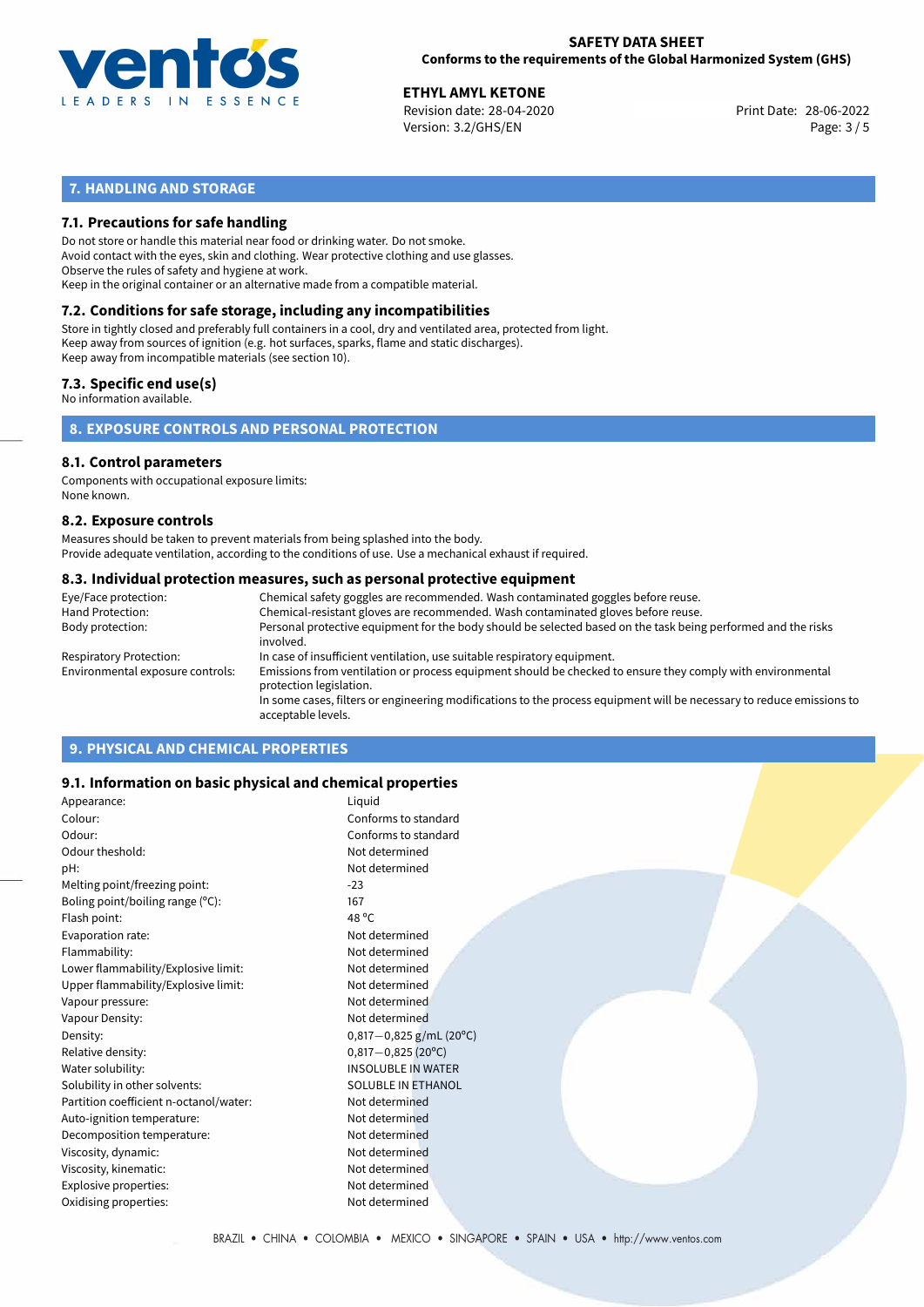

28-06-2022 **ETHYL AMYL KETONE** Revision date: 28-04-2020 Print Date: Version: 3.2/GHS/EN Page: 4 / 5

# **10. STABILITY AND REACTIVITY**

## **10.1. Reactivity**

No hazardous reactions if stored and handled as prescribed/indicated.

### **10.2. Chemical stability**

The product is stable if stored and handled as prescribed/indicated.

### **10.3. Possibility of hazardous reactions**

No hazardous reactions if stored and handled as prescribed/indicated.

### **10.4. Conditions to Avoid**

Conditions to Avoid: Excessive heat, flame or other ignition sources.

## **10.5. Incompatible materials**

Avoid contact with strong acids and bases and oxidizing agents.

# **10.6. Hazardous decomposition products**

During combustion may form carbon monoxide and unidentified organic compounds.

# **11. TOXICOLOGICAL INFORMATION**

| <b>Acute toxicity</b>             | Based on the data available, the criteria for classification are not met. |
|-----------------------------------|---------------------------------------------------------------------------|
| Skin corrosion/irritation         | Causes skin irritation.                                                   |
| Serious eye damage/irritation     | Based on the data available, the criteria for classification are not met. |
| Respiratory or skin sensitisation | Based on the data available, the criteria for classification are not met. |
| Germ cell mutagenicity            | Based on the data available, the criteria for classification are not met. |
| Carcinogenicity                   | Based on the data available, the criteria for classification are not met. |
| <b>Reproductive toxicity</b>      | Based on the data available, the criteria for classification are not met. |
| <b>STOT-single exposure</b>       | Based on the data available, the criteria for classification are not met. |
| <b>STOT-repeated exposure</b>     | Based on the data available, the criteria for classification are not met. |
| <b>Aspiration hazard</b>          | Based on the data available, the criteria for classification are not met. |

# **12. ECOLOGICAL INFORMATION**

## **12.1. Toxicity**

**Assessment:** Harmful to aquatic life. **Experimental/calculated data:** No information available.

### **12.2. Degradability** No information available.

**12.3. Bioaccumulative potential** No information available.

### **12.4. Soil mobility** No information available.

**12.5. Other adverse effects**

See also sections 6, 7, 13 and 15 Do not allow to get into waste water or waterways.

# **13. DISPOSAL CONSIDERATIONS**

### **13.1. Waste treatment methods**

Dispose of in accordance with national and local environmental regulations.